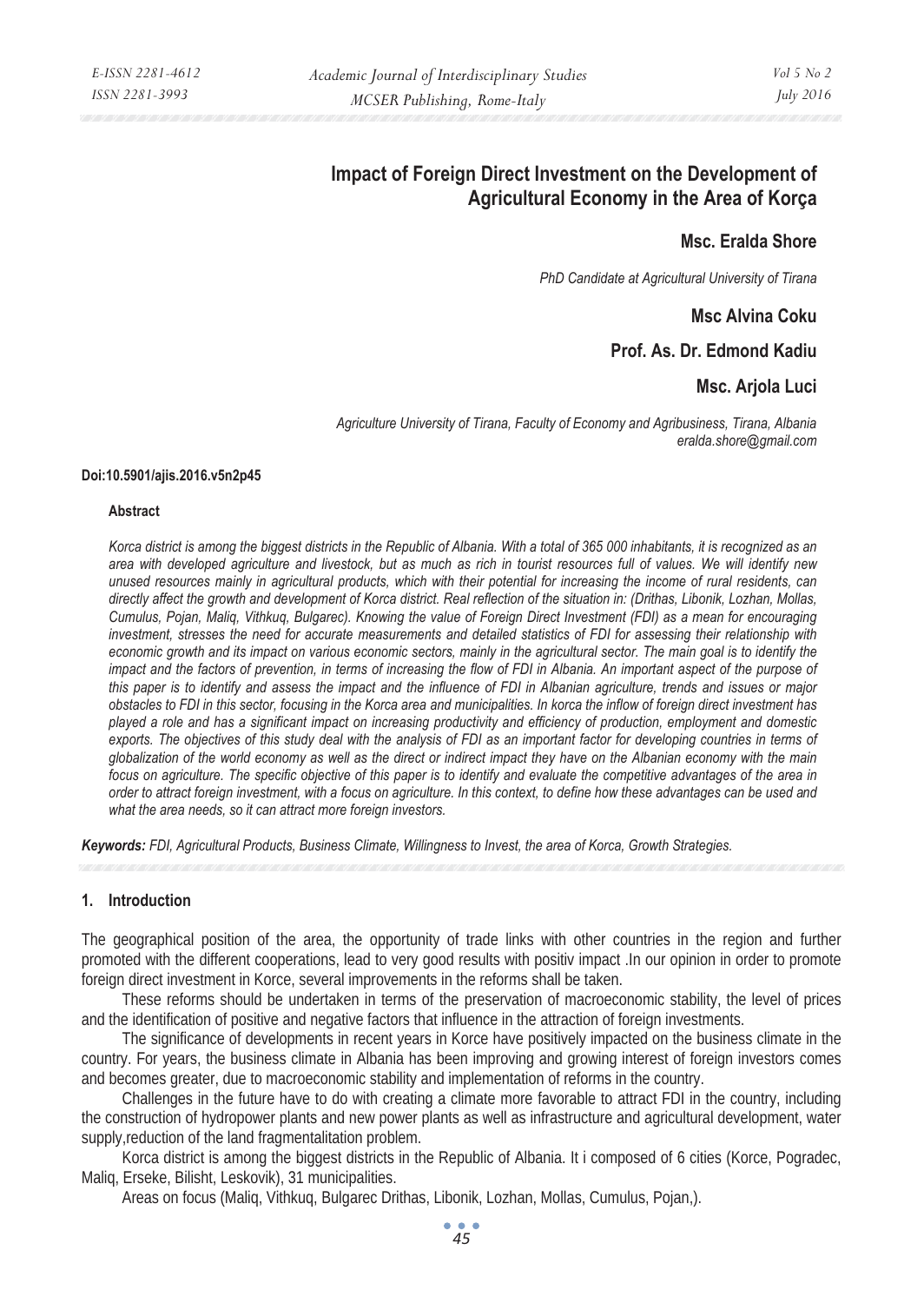In our research we have identified the following main specific objectives: Specific Objective (1): Building a comprehensive overview of FDI flows and their dynamics in Albania over the years, the main sectors where they are concentrated and areas where FDI flows are dispersed.

Specific Objective (2): To evaluate the role of FDI committed in Albania in the context of economic development and employment.

The specific objective (3) Assess the obstacles to growth of FDI flow in Albania and ways on how to eliminate or reduce them, in this context, analysis of the business climate and determining ways / roads / actions or conditions that must be fulfilled in order to increase the flow of FDI in the agricultural sector.

The business climate is negatively affected by high levels of tax, fiscal instability, unfair competition in the market and the relative insecurity of property rights and lower demand for agricultural products as a result of limited income of the population.

In the agricultural sector the business climate is affected negatively by the controversial political stability, perceptions of high level corruption, bad agricultural policies, farm size and its fragmentation, low quality of agricultural inputs, the disapproving trend of collective action and problems with irrigation and drainage infrastructure.

The business climate is affected positively,in the medium term, by relatively low standards of food safety, low environmental regulatory norms and the cost of manufacturing resources, mainly land and labor.

### **2. Materials and Methods**

Research methodology is based on interviews / questionnaires. The two main questionnaires I've used are: the questionnaire of farmers and questionnaire survey for specialists, trading, processing businesses.) The first questionnaire reflects the current situation of 150 farmeres of the Korca area. Korca district is among the biggest districts in the Republic of Albania. In its composition there are presented the farmers questionnaires of the following areas (Maliq, Vithkuq, Bulgarec Drithas, Libonik, Lozhan, Mollas, Pirg, Pojan,). The second questionnaire reflects the current situation of 150 specialists, traders , processing businesses of the area of Korca.

We realized panel discussions of experts, to assess barriers, factors and policies in favor of the growth of FDI flows.

Method / comparative analysis to analyze the comparative advantages of the country or sector related to FDI, and to assess rates and differences between countries, regions and sectors in this regard.

We use economic methods to analyze competitive or comparative advantages of the country associated with the products, sectors, prioritized areas for FDI.

### **3. Results**

#### *3.1 Barriers to the sale of agricultural products by zone*

**Table 1.** a- Shortage of production b-Low quality products c-Lack of market information d-Long distance from the market e-Poor road infrastructure f-Poor collection infrastructure q-Lack of storage h-Limited agro-processing infrastructure i-The difficult in transportation i-Unfair competition

|                    | a)   | $\mathbf{b}$ | $\mathsf{C}$ | $\mathsf{d}$ | $\epsilon$ |      | $g_{\prime}$ | h)   |      |      |
|--------------------|------|--------------|--------------|--------------|------------|------|--------------|------|------|------|
| <b>BULGAREC</b>    | 2.45 | 2.52         | 1.90         | 2.00         | 2.34       | 2.28 | 2.93         | 2.52 | 3.24 | 4.21 |
| <b>DRITHAS</b>     | 3.50 | 4.00         | 1.50         | 2.00         | 1.50       | 2.50 | 2.50         | 1.50 | 1.50 | 4.00 |
| <b>LIBONIK</b>     | 2.17 | 1.94         | 2.22         | .53          | 1.50       | 2.50 | 2.56         | 1.89 | 2.22 | 3.08 |
| <b>LOZHAN</b>      | 1.33 | 1.00         | 2.33         | 2.67         | 2.00       | 2.00 | 2.33         | 3.33 | 2.33 | 3.33 |
| <b>MALIQ</b>       | 2.50 | 2.45         | 2.58         | 2.10         | 2.78       | 2.58 | 2.33         | 1.83 | 2.20 | 4.15 |
| <b>MOLLAS</b>      | 1.33 | 0.83         | 4.00         | 2.50         | 2.50       | 4.00 | 4.83         | 2.83 | 4.33 | 4.50 |
| <b>GORE</b>        | 2.00 | 1.00         | 5.00         | 2.00         | 4.00       | 3.00 | 3.00         | 4.00 | 4.00 | 5.00 |
| <b>PIRG</b>        | 1.44 | 1.61         | 2.33         | 2.06         | 1.94       | 2.83 | 2.72         | 2.33 | 3.00 | 3.33 |
| <b>POJAN</b>       | 1.00 | 1.71         | 2.57         | 2.00         | 1.57       | 2.00 | 2.43         | 1.71 | 1.57 | 3.29 |
| <b>VITHKUQ</b>     | 2.20 | 2.20         | 4.20         | 4.40         | 4.20       | 4.80 | 2.60         | 4.80 | 3.00 | 4.20 |
| <b>Grand Total</b> | 2.14 | 2.11         | 2.44         | 2.03         | 2.23       | 2.63 | 2.67         | 2.22 | 2.60 | 3.76 |
|                    |      |              |              |              |            |      |              |      |      |      |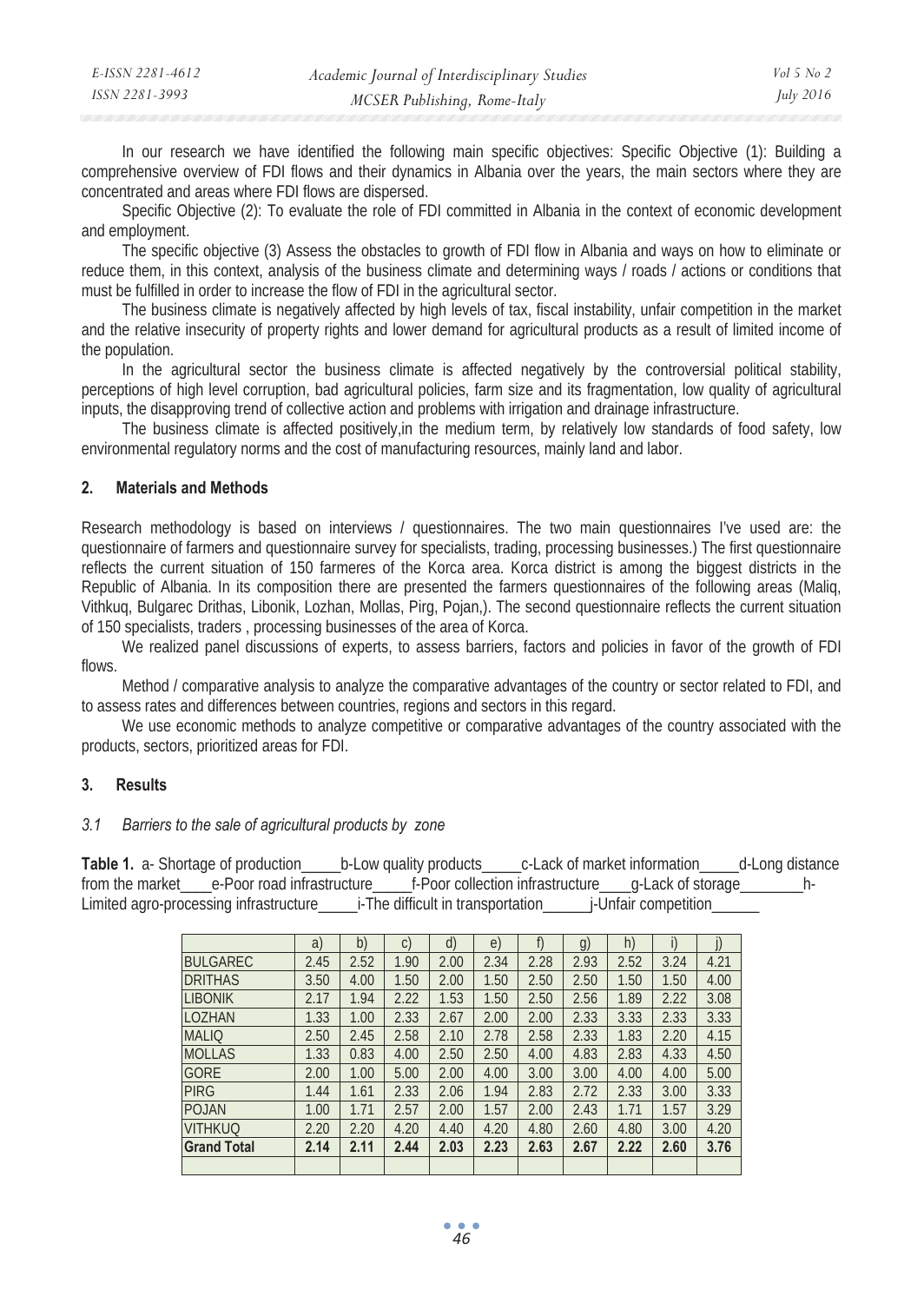Respondents rank the following factors as obstacles to the sale of products, unfair competition, storage, lack of information collection, difficulty of transport, etc. by percentage.

### *3.2 How positively affect these factors the business climate (0-3 points)*

**Table 2.** Respondents have brought to attention that a greater percentage that positively affects the business climate is (n) the high demand for agricultural products and (p) today's standards of food safety, (f), (h).

| Komuna             | a    | b    |      | d    | e    |      |      | a                                 |             |             | N    |       | m             | n    | D    |
|--------------------|------|------|------|------|------|------|------|-----------------------------------|-------------|-------------|------|-------|---------------|------|------|
| <b>BULGAREC</b>    | 1.93 | 0.38 | 1.66 | 0.59 |      |      | .90  | 0.45                              |             | .66         | 1.66 | 10.90 | 1.86          | 1.93 | 1.97 |
| <b>DRITHAS</b>     | 0.00 |      | OΟ   |      | .00  | 2.00 | 1.00 | 1.00                              | 2.00        | 2.00        | 2.00 | .00   | 2.00          | 2.00 | 2.00 |
| <b>LIBONIK</b>     | 0.86 | 0.92 |      |      |      | .58  | 1.06 | 0.67                              | 1.58        | 1.36        | 1.61 |       | .47           | 1.58 | 1.47 |
| LOZHAN             | 1.00 |      |      | .67  | .00  | 1.00 | 1.67 | 1.67                              | 1.00        | 1.33        |      | 1.33  | .33           | 2.00 | 2.00 |
| <b>MALIQ</b>       | 0.88 | 0.75 | 1.40 | 1.48 | 1.33 | 1.45 |      | $0.88$   $0.83$   $1.45$   $1.05$ |             |             | 1.40 | 0.93  | 1.33          | 1.40 | 1.28 |
| <b>MOLLAS</b>      | 0.00 | 0.33 | 0.83 | 0.67 | 0.33 | 1.00 | 0.33 | 0.67                              | 1.00        | $\mid$ 0.50 | 0.67 | 0.83  | 0.67          |      | 0.83 |
| GORE               | 0.00 |      | 0.00 | 1.00 | 1.00 | 0.00 | 1.00 | 0.00                              | $0.00$ 0.00 |             | 2.00 | 2.00  | 0.00          | 1.00 | 0.00 |
| <b>PIRG</b>        | 0.83 | 1.06 | 1.44 | 1.39 |      |      |      | 0.89                              |             |             | 1.50 | 1.50  | 1.89          | 1.67 | 1.67 |
| POJAN              | 1.29 |      | 2.00 | 2.29 |      | 2.00 |      | 1.29                              | 2.00        | 2.00        | 2.29 | 2.14  | $1.5^{\circ}$ | 2.00 | 2.14 |
| <b>VITHKUQ</b>     | 0.20 |      | 0.80 |      |      | 0.40 | 0.00 | 0.80                              | 0.40        | 0.40        | 0.80 | 0.60  | 0.40          | 1.40 | 1.00 |
| <b>Grand Total</b> | 1.03 | 0.76 | 1.36 | 1.16 | 1.28 | 1.46 |      | $1.16$   0.75   1.46   1.27       |             |             | 1.51 | 1.101 | 1.49          | 1.62 | 1.53 |

| <b>Factors</b>                              |
|---------------------------------------------|
| a- Environment and political stability      |
| b- Corrupt practices in business            |
| c- The degree of environmental regulation   |
| d-The level of taxes                        |
| e- Government agricultural policies         |
| f- Unfair competition in the market         |
| g- Current bank interest rates              |
| h- Today's road infrastructure              |
| i- Farm size and fragmentation              |
| - The actual cost of production resources   |
| k- Irrigation and drainage infrastructure   |
| I- Little desire to work in group           |
| m- The security of property rights          |
| n- Referral today for agricultural products |
| p-Today's standards of food safety          |
|                                             |

# *3.3 Willingness to invest (0-3 points)*

Table 3. The willingness to invest in fruits production, than in milk and vegetables.

|                    | <b>Fruits</b> | Grapes | Vegetables | Milk | Agro-processing | Storage | Agro-tourism |
|--------------------|---------------|--------|------------|------|-----------------|---------|--------------|
| <b>BULGAREC</b>    | 0.79          | 0.31   | 1.34       | 1.10 | 0.59            | 0.62    | 0.41         |
| <b>DRITHAS</b>     | 1.00          | 0.00   | 0.00       | 3.00 | 0.00            | 1.00    | 1.00         |
| <b>LIBONIK</b>     | 1.25          | 0.83   | 1.19       | 1.56 | 0.75            | 0.67    | 0.36         |
| <b>LOZHAN</b>      | 2.00          | 0.67   | 1.00       | 0.33 | 0.67            | 0.67    | 0.67         |
| <b>MALIO</b>       | 1.68          | 1.03   | 1.65       | 1.33 | 0.63            | 0.93    | 0.75         |
| <b>MOLLAS</b>      | 3.00          | 0.17   | 0.00       | 0.17 | 1.00            | 1.00    | 0.33         |
| <b>GORE</b>        | 3.00          | 0.00   | 0.00       | 0.00 | 1.00            | 1.00    | 0.00         |
| <b>PIRG</b>        | 2.22          | 0.72   | 0.61       | 1.83 | 0.61            | 0.67    | 0.44         |
| POJAN              | 1.86          | 0.86   | 1.29       | 2.00 | 0.86            | 1.00    | 1.00         |
| <b>VITHKUQ</b>     | 1.40          | 0.20   | 0.40       | 1.60 | 0.60            | 0.80    | 1.00         |
| <b>Grand Total</b> | 1.53          | 0.71   | 1.18       | .38  | 0.67            | 0.77    | 0.55         |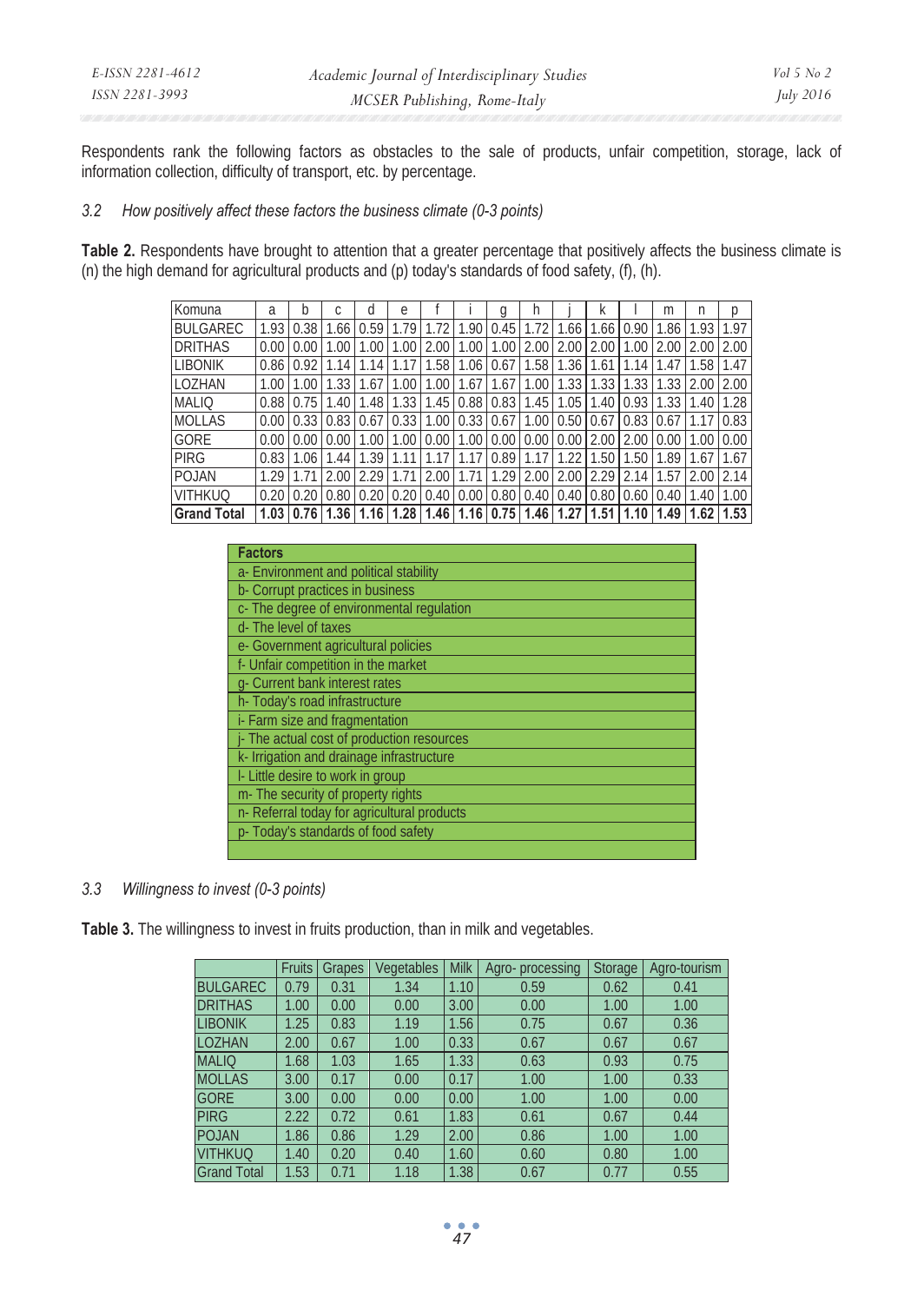#### **4. The Economic Situation of the Area Farms**

*4.1 Analyzes 2* 

#### **5. The Climate and Investment According to Specialists**

#### *5.1 The factors that affects the climate*

Hypotheses: The business climate in agriculture depends positively on irrigation infrastructure and competition in the markets, the level of taxes and the environment and political stability, and current farm size.

> Dependent Variable: The climate Method: ML - Binary Logit Sample: 1 150 Included observations: 150 Convergence achieved after 4 iterations Covariance matrix computed using second derivatives

| Variable                                                                                                                                                       | Coefficient                                                                            | Std. Frror                                                                                                                                  | z-Statistic                         | Prob.                                                                   |
|----------------------------------------------------------------------------------------------------------------------------------------------------------------|----------------------------------------------------------------------------------------|---------------------------------------------------------------------------------------------------------------------------------------------|-------------------------------------|-------------------------------------------------------------------------|
| C<br>UJ<br>Competition                                                                                                                                         | $-3.428832$<br>1.082884<br>0.787056                                                    | 0.556049<br>0.254276<br>0.223082                                                                                                            | $-6.166425$<br>4.258686<br>3.528096 | 0.0000<br>0.0000<br>0.0004                                              |
| Mean dependent variable<br>S.E. of regression<br>Sum squared reside<br>Log likelihood<br>Restr. log likelihood<br>LR statistic (2 df)<br>Probability (LR stat) | 0.460000<br>0.395419<br>22.98440<br>$-72.07860$<br>$-103.4916$<br>62.82592<br>2.28E-14 | S.D. dependent variable<br>Akaike info criterion<br>Schwarz criterion<br>Hannan-Ouinn criteria<br>Avg. log likelihood<br>McFadden R-squared |                                     | 0.500067<br>1.001048<br>1.061261<br>1.025511<br>$-0.480524$<br>0.303532 |
| Obs with Dep=0<br>Obs with Dep=1                                                                                                                               | 69                                                                                     | 81 Total obs                                                                                                                                |                                     | 150                                                                     |

### **The climate = 1-@LOGIT(-(-3.428831608 + 1.082883627\*UJ + 0.7870560092\*KON))**

It has been proved that the perception of the business climate is positively related to the perception of the role of irrigation and competition in markets. In other words, if irrigation and improved competitiveness in the markets, it will improve the business climate. By comparison, irrigation is the most important factor.

| Dependent Variable: KLIMA<br>Method: ML - Binary Logit<br>Sample: 1 150<br>Included observations: 150<br>Convergence achieved after 3 iterations<br>Covariance matrix computed using second derivatives |                                                                                        |                                                                                                                                       |                                     |                                                                         |
|---------------------------------------------------------------------------------------------------------------------------------------------------------------------------------------------------------|----------------------------------------------------------------------------------------|---------------------------------------------------------------------------------------------------------------------------------------|-------------------------------------|-------------------------------------------------------------------------|
| Variable                                                                                                                                                                                                | Coefficient                                                                            | Std. Error                                                                                                                            | z-Statistic                         | Prob.                                                                   |
| C<br><b>TAT</b><br><b>MJ POL</b>                                                                                                                                                                        | $-2.925726$<br>1.271364<br>0.799910                                                    | 0.609631<br>0.280494<br>0.392370                                                                                                      | $-4.799174$<br>4.532587<br>2.038660 | 0.0000<br>0.0000<br>0.0415                                              |
| Mean dependent var<br>S.E. of regression<br>Sum squared resid<br>Log likelihood<br>Restr. log likelihood<br>LR statistic (2 df)<br>Probability (LR stat)                                                | 0.460000<br>0.444663<br>29.06565<br>$-87.04345$<br>$-103.4916$<br>32.89623<br>7.19E-08 | S.D. dependent var<br>Akaike info criterion<br>Schwarz criterion<br>Hannan-Quinn criter.<br>Avg. log likelihood<br>McFadden R-squared |                                     | 0.500067<br>1.200579<br>1.260792<br>1.225042<br>$-0.580290$<br>0.158932 |
| Obs with Dep=0<br>Obs with Dep=1                                                                                                                                                                        | 81 Total obs<br>69                                                                     | 150                                                                                                                                   |                                     |                                                                         |

**The Climate = 1-@LOGIT(-(-2.925726305 + 1.271363553\*TAT + 0.7999101767\*POL))**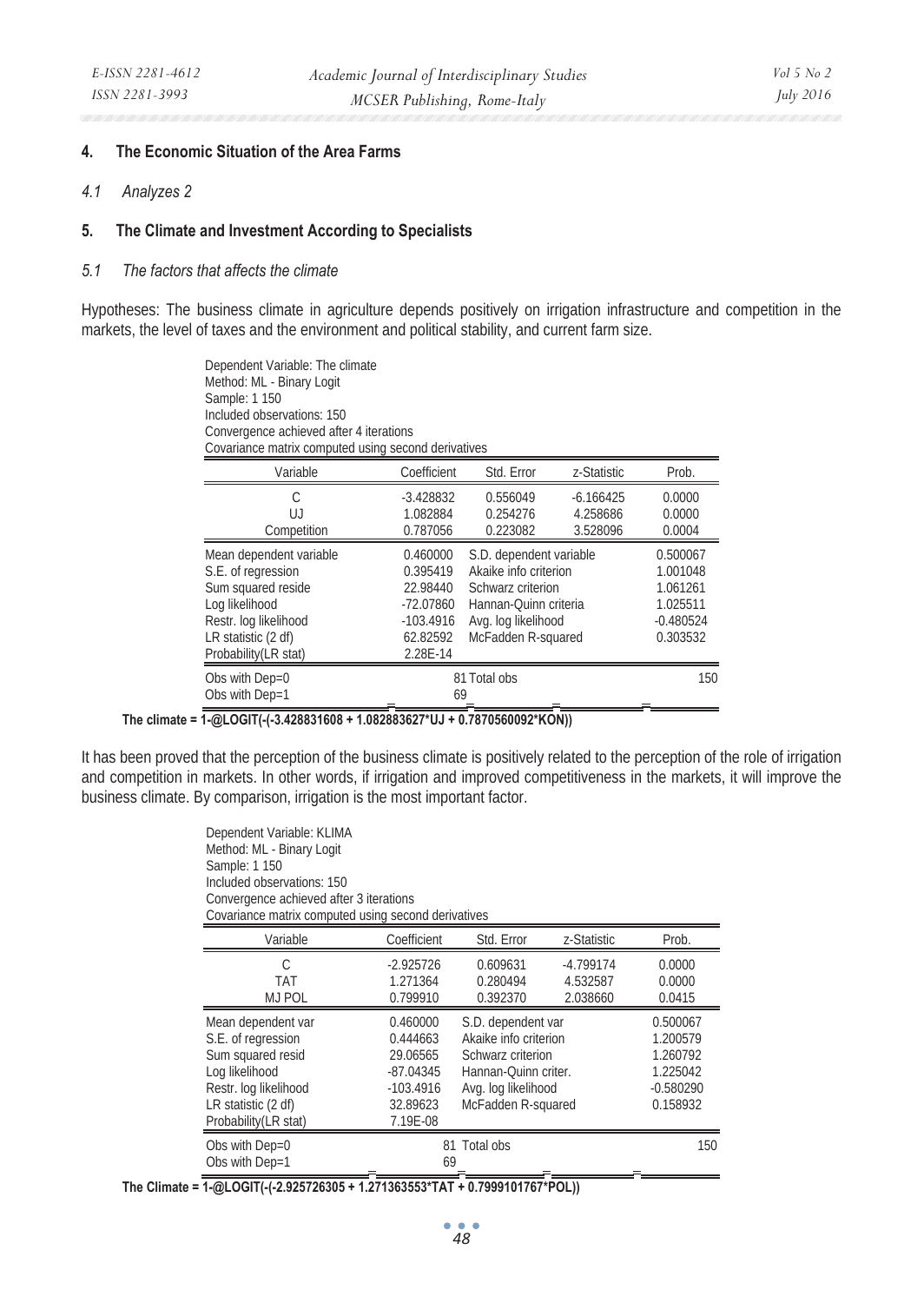| E-ISSN 2281-4612 | Academic Journal of Interdisciplinary Studies | Vol 5 $No$ 2     |
|------------------|-----------------------------------------------|------------------|
| ISSN 2281-3993   | MCSER Publishing, Rome-Italy                  | <i>July 2016</i> |

It proved that the perception of the business climate is positively related to the perception of the role of the political environment and the level of taxes. In other words, if these factors improve, it will improve business climate. By comparison, the level of taxes is the most important factor of political environment.

> Dependent Variable: The climate Method: ML - Binary Logit Sample: 1 150 Included observations: 150 Convergence achieved after 3 iterations Covariance matrix computed using second derivatives

| Variable              | Coefficient  | Std. Error            | z-Statistic | Prob.       |
|-----------------------|--------------|-----------------------|-------------|-------------|
| C                     | $-0.731259$  | 0.290543              | $-2.516872$ | 0.0118      |
| <b>FERM</b>           | 0.582855     | 0.242308              | 2.405431    | 0.0162      |
| Mean dependent var    | 0.460000     | S.D. dependent var    |             | 0.500067    |
| S.E. of regression    | 0.491183     | Akaike info criterion |             | 1.365331    |
| Sum squared resid     | 35.70657     | Schwarz criterion     |             | 1.405473    |
| Log likelihood        | $-100.3998$  | Hannan-Ouinn criter.  |             | 1.381639    |
| Restr. log likelihood | $-103.4916$  | Avg. log likelihood   |             | $-0.669332$ |
| LR statistic (1 df)   | 6.183477     | McFadden R-squared    |             | 0.029874    |
| Probability (LR stat) | 0.012895     |                       |             |             |
| Obs with Dep=0        |              | 81 Total obs          |             | 150         |
| Obs with Dep=1        | 69           |                       |             |             |
| 1.010017110721000171  | $PAAA = IAA$ | --------              |             |             |

**The climate = 1-@LOGIT(-(-0.7312594734 + 0.5828549015\*FERM))** 

It has been proved that the general assessment for the business climate is positively related to agriculture from current farm size.

### **6. The Climate Depending on what Needs to be Improved to Encourage Foreign Investment**

Hypotheses: The improvement of cooperation, stability and political environment and the reduction of tax levels and the informal economy as a factor deemed important for the business climate and encouraging foreign investment in agriculture.

| Dependent Variable: The climate<br>Method: ML - Binary Logit<br>Sample: 1 150<br>Included observations: 150<br>Convergence achieved after 3 iterations<br>Covariance matrix computed using second derivatives |                                                                                        |                                                                                                                                       |                         |                                                                         |  |  |  |
|---------------------------------------------------------------------------------------------------------------------------------------------------------------------------------------------------------------|----------------------------------------------------------------------------------------|---------------------------------------------------------------------------------------------------------------------------------------|-------------------------|-------------------------------------------------------------------------|--|--|--|
| Variable                                                                                                                                                                                                      | Coefficient                                                                            | Std. Error                                                                                                                            | z-Statistic             | Prob.                                                                   |  |  |  |
| C<br><b>KOOP</b>                                                                                                                                                                                              | 1.683812<br>$-0.633966$                                                                | 0.535432<br>0.176338                                                                                                                  | 3.144772<br>$-3.595178$ | 0.0017<br>0.0003                                                        |  |  |  |
| Mean dependent var<br>S.E. of regression<br>Sum squared resid<br>Log likelihood<br>Restr. log likelihood<br>LR statistic (1 df)<br>Probability (LR stat)                                                      | 0.460000<br>0.477500<br>33.74496<br>$-96.23208$<br>$-103.4916$<br>14.51897<br>0.000139 | S.D. dependent var<br>Akaike info criterion<br>Schwarz criterion<br>Hannan-Ouinn criter.<br>Avg. log likelihood<br>McFadden R-squared |                         | 0.500067<br>1.309761<br>1.349903<br>1.326069<br>$-0.641547$<br>0.070146 |  |  |  |
| Obs with Dep=0<br>Obs with Dep=1                                                                                                                                                                              | 69                                                                                     | 81 Total obs                                                                                                                          |                         | 150                                                                     |  |  |  |

**The climate = 1-@LOGIT(-(1.68381239 - 0.6339656993\*KOOP))**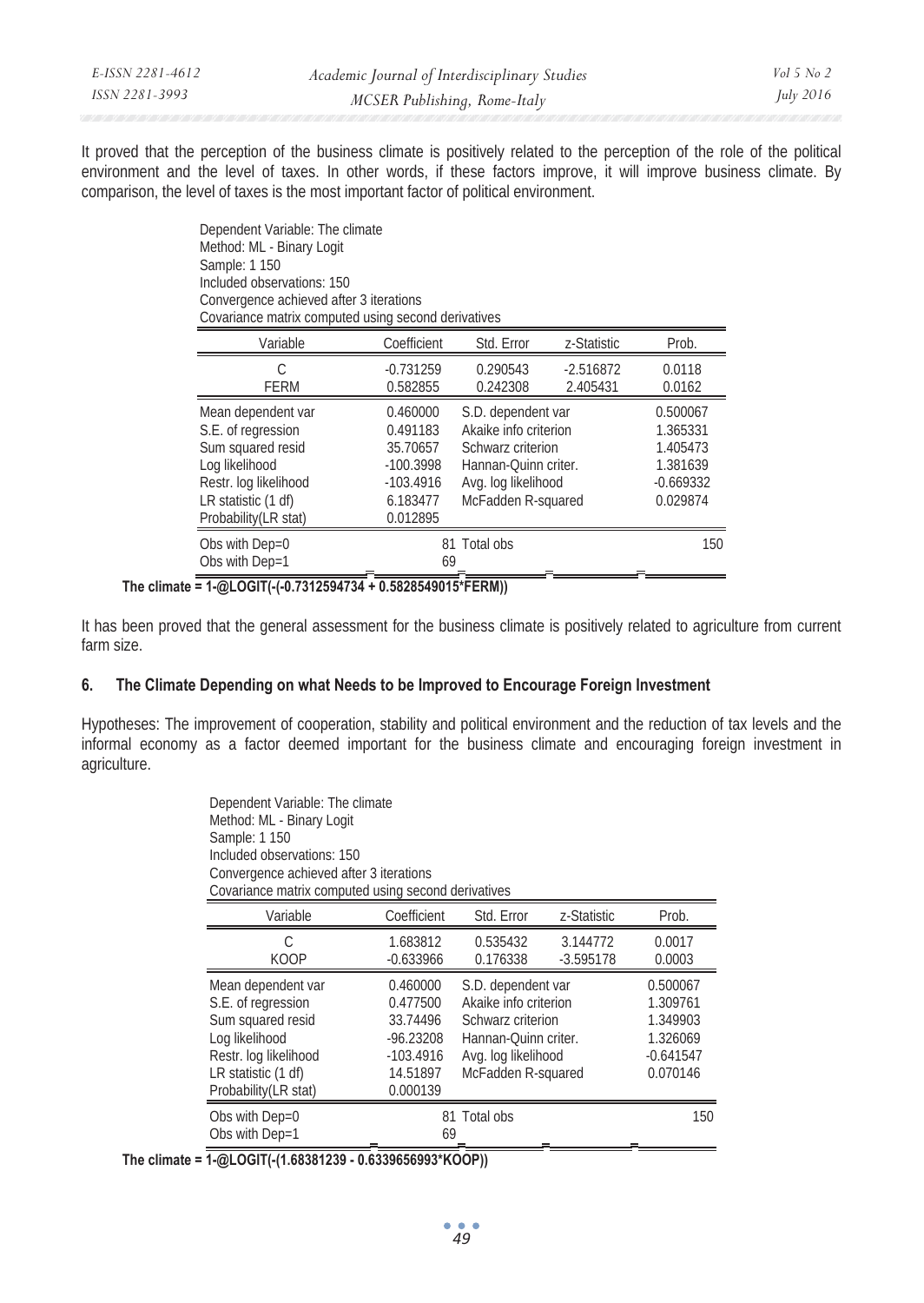If the business climate is perceived low, the need for improvement in cooperation is great.

| Dependent Variable: The climate<br>Method: ML - Binary Logit<br>Sample: 1 150<br>Included observations: 150<br>Convergence achieved after 4 iterations<br>Covariance matrix computed using second derivatives |                                                                                        |                                                                                                                                       |                                                       |                                                                         |  |  |  |  |
|---------------------------------------------------------------------------------------------------------------------------------------------------------------------------------------------------------------|----------------------------------------------------------------------------------------|---------------------------------------------------------------------------------------------------------------------------------------|-------------------------------------------------------|-------------------------------------------------------------------------|--|--|--|--|
| Variable                                                                                                                                                                                                      | Coefficient                                                                            | Std. Error                                                                                                                            | z-Statistic                                           | Prob.                                                                   |  |  |  |  |
| C<br><b>MJPOL</b><br><b>TAKS</b><br><b>INFORMAL</b>                                                                                                                                                           | 5.493796<br>$-0.499546$<br>$-0.591961$<br>$-0.509562$                                  | 1.315953<br>0.229452<br>0.233861<br>0.243042                                                                                          | 4.174765<br>$-2.177123$<br>$-2.531249$<br>$-2.096595$ | 0.0000<br>0.0295<br>0.0114<br>0.0360                                    |  |  |  |  |
| Mean dependent var<br>S.E. of regression<br>Sum squared resid<br>Log likelihood<br>Restr. log likelihood<br>LR statistic (3 df)<br>Probability (LR stat)                                                      | 0.460000<br>0.466061<br>31.71302<br>$-91.16368$<br>$-103.4916$<br>24.65577<br>1.82E-05 | S.D. dependent var<br>Akaike info criterion<br>Schwarz criterion<br>Hannan-Ouinn criter.<br>Avg. log likelihood<br>McFadden R-squared |                                                       | 0.500067<br>1.268849<br>1.349133<br>1.301466<br>$-0.607758$<br>0.119120 |  |  |  |  |
| Obs with Dep=0<br>Obs with Dep=1                                                                                                                                                                              | 69                                                                                     | 81 Total obs                                                                                                                          |                                                       | 150                                                                     |  |  |  |  |

The improvement of the political environment, the reduction of informality and taxes of those who want more of quoting lower business climate; or if the business climate is perceived low, the need for improvement in these areas is huge. Negative coefficients indicate how close lower is the business climate, the greater is the need for improvements in these areas. The need to reduce taxes somewhat greater feels the need to improve the informality and political environment, whether to improve the business climate.

# **7. Conclusions and Recomandations**

According to the data processing, we could conclude that the inflow of FDI has contributed positively to employment and economic growth in Albania, but Albania has more space for FDI.

- *-* The inflow of FDI in Albania has contributed to increasing productivity, facilitating access to markets and improve the trade balance.
- *-* Small property and other structural problems in agriculture are serious obstacles to FDI. These obstacles are expected to be long, hindering the growth of FDI in the long term.
- *-* The study conducted showed that the business climate, in particular, fair competition, fiscal facilities and facilities at the entrance of capital and repatriation of profits, security of investments and property, are important factors for increasing the flow of FDI also in Albania. The business climate in Albania has been improved.
- *-* Agriculture has the competitive advantage in relation to other branches of FDI, but policies are needed to reduce structural barriers, increasing security of property and fiscal facilities (since these factors mare in the study emerged that impact and are important).

# **8. Questionnaires Results**

According to the data processing, we could conclude that:

- *-* The business climate in agriculture depends on irrigation positively infrastructure and competition in the markets, the level of taxes and the environment and political stability, as well as the actual size of the farm.
- *-* The improvement of cooperation, stability and political environment, the reduction of taxes and the informal economy is an important factor thought the business climate and encouraging foreign investment in the agriculture sector.
- *-* Improving the political environment, the elimination of informality and reducing taxes and require more who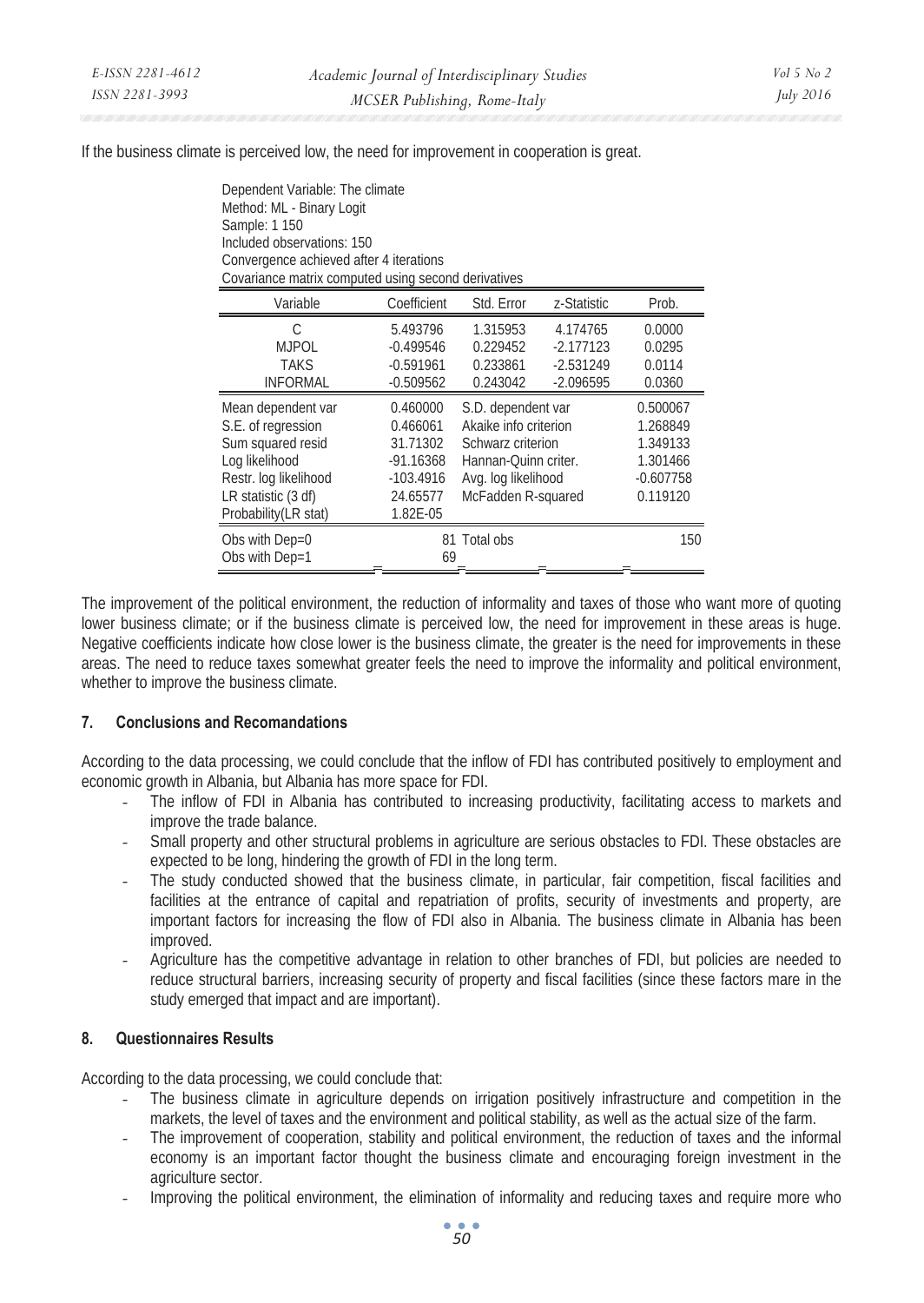sits quoting business climate; or if the business climate is perceived low, the need for improvement in these areas is huge. (J) Negative coefficients indicate how close lower business climate, the greater is the need for improvements in these areas.

*-* The need to reduce taxes feels somewhat greater need for improving the informality and political environment to be improved if the business climate.

Based on the responses to the survey, the results show that:

Most of the respondents (69 of them) believe the situation in business fixed after a year, but a significant number of 77 of them thinks that the larger improvement. The obstacles of agricultural products sale are considered unfair competition, poor agro-processing development and storage.

Most experts consider the business climate less favorable to agriculture, or rather between little and very favorable. The political environment and the size of the farm are more negative factors about the willingness to invest. In general, all factors play a stronger role in promoting the readiness to invest.

The banks' loans improvement, the reduction of business informality and improvement of the policy environment, the reduction of taxes, improvement of irrigation and drainage, considered as the most important factors to promote foreign investment in the agricultural sector. Willingness to invest in the production of fruit depends on gender and type of farm, the farmer's age, distance from the market and the perception of the current state of the business climate, and the amount of land owned.

The current situation in agriculture in the region of Korca is satisfactory but there is room for improvement.

#### **References**

http://data.worldbank.org/country/albania (Economy Growth). http://www.instat.gov.al/en/Home.aspx www.bankofalbania.org http://www.aida.gov.al/ http://www.deloitte.com/al/en.html http://www.bujqesia.gov.al/ http://en.wikipedia.org/wiki/Solow%E2%80%93Swan\_model Te dhena -Bashkia Maliq "Motivimet e investitorëve të huaj për të investuar në Shqipëri"- studim i kryer nga OECD (Organizata per Koperimin Ekonomik dhe Zhvillimin) Draft strategjia FINAL Janar 2014,AIDA Bank of Albania (2009)/Business and Investment development Strategy/http://www.dsdc.gov.al/.../business\_and\_investment\_ development\_strategy\_151\_1.pdf (page 45) accessed 25.01.2010 Zhvillimin Bujqësor në Evropën Qendrore dhe Lindore, vëllimi 57, pp. 37-62. Ministria e Bujqësisë, Ushqimit dhe Mbroities së Konsumatorit (MBUMK) (2007). Strategjia për sektorin e bujqësisë dhe ushqimit 2007-2013. Tiranë (MADA) (2011) .OECD (2010). South East Europe - Investment Republika e Shqipërisë (2011). Programi Ekonomik dhe Fiskal 2011-2013. UNCTAD (WIR11). World Investment Report 2011: Non-equity Modes of International Open Data (2011), Investimete Huaja Direkte në Shqipëri krahasuar me rajonin,07.07.2011 FMN (2010a). World Economic Outlook: Agjencia për Zhvillimin e Zonave Malore (MADA) (2011). Komisioni Evropian (2011). Strategjia e Zgjerimit dhe Sfidat Kryesore 2011-2012, Konkluzionet për Shqipërinë, Com (2011) 666 final (Bruksel:Komisioni Evropian). Komisioni Evropian (2010). Strategjia e Zgjerimit dhe Raportet e Progresit 2010. Conceptualizing the Linkages. Romë: FAO.UNCTAD (WIR09). World Investment